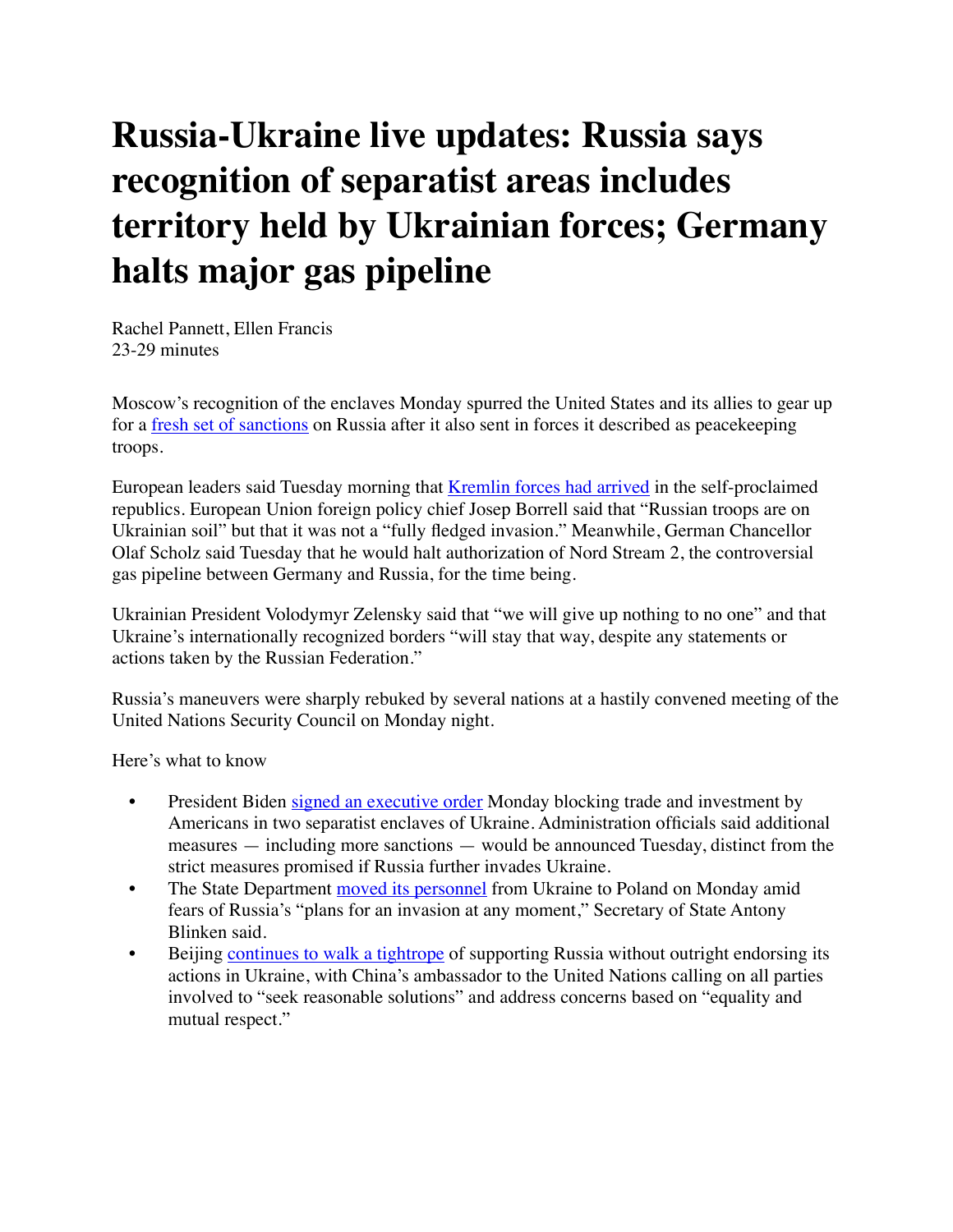# **White House says it welcomes Germany's decision on Nord Stream 2**

White House press secretary Jen Psaki speaks during a daily briefing at the White House on Friday. (Jabin Botsford/The Washington Post)

White House press secretary Jen Psaki said Tuesday that the United States welcomes Germany's announcement that it would halt the regulatory approval process for Nord Stream 2, a controversial gas pipeline project between Germany and Russia, following Moscow's actions in Ukraine.

["@POTUS](https://twitter.com/POTUS) made clear that if Russia invaded Ukraine, we would act with Germany to ensure Nord Stream 2 does not move forward," Psaki said in a tweet. "We have been in close consultations with Germany overnight and welcome their announcement. We will be following up with our own measures today."

German Chancellor Olaf Scholz made the announcement regarding the pipeline Tuesday after reports emerged that Russia has moved troops into separatist regions of eastern Ukraine.

During a visit to the White House this month, Scholz said Germany was "absolutely united" with the United States on potential responses to Russian aggression toward Ukraine but remained vague about steps his country was prepared to take on the pipeline.

#### **White House official says Russia's actions amount to an 'invasion'**

Video from Feb. 22 showed military vehicles on the edge of Donetsk, one of two separatist areas in eastern Ukraine that Russia recognized as independent. (Reuters) Jonathan Finer, the White House principal deputy national security adviser, used the term "invasion" Tuesday to describe Russia's deployment of troops into two pro-Russian separatist regions of Ukraine.

"We think this is, yes, the beginning of an invasion, Russia's latest invasion into Ukraine, and you're already seeing the beginning of our response," Finer said during a CNN interview in which he was pressed on whether the term is appropriate. He added that the White House would have more to say Tuesday about additional sanctions on Russia in response to the "egregious step they took yesterday away from diplomacy and down the further path toward war."

He made the comments after a weekend in which Biden administration officials sought to hit back at Russia's aggressive action while [stopping short of declaring that it had officially invaded](https://www.washingtonpost.com/politics/2022/02/21/biden-russia-ukraine-putin/?itid=lk_inline_manual_22)  [Ukraine,](https://www.washingtonpost.com/politics/2022/02/21/biden-russia-ukraine-putin/?itid=lk_inline_manual_22) which would trigger an array of hard-hitting sanctions that President Biden has been warning about for months.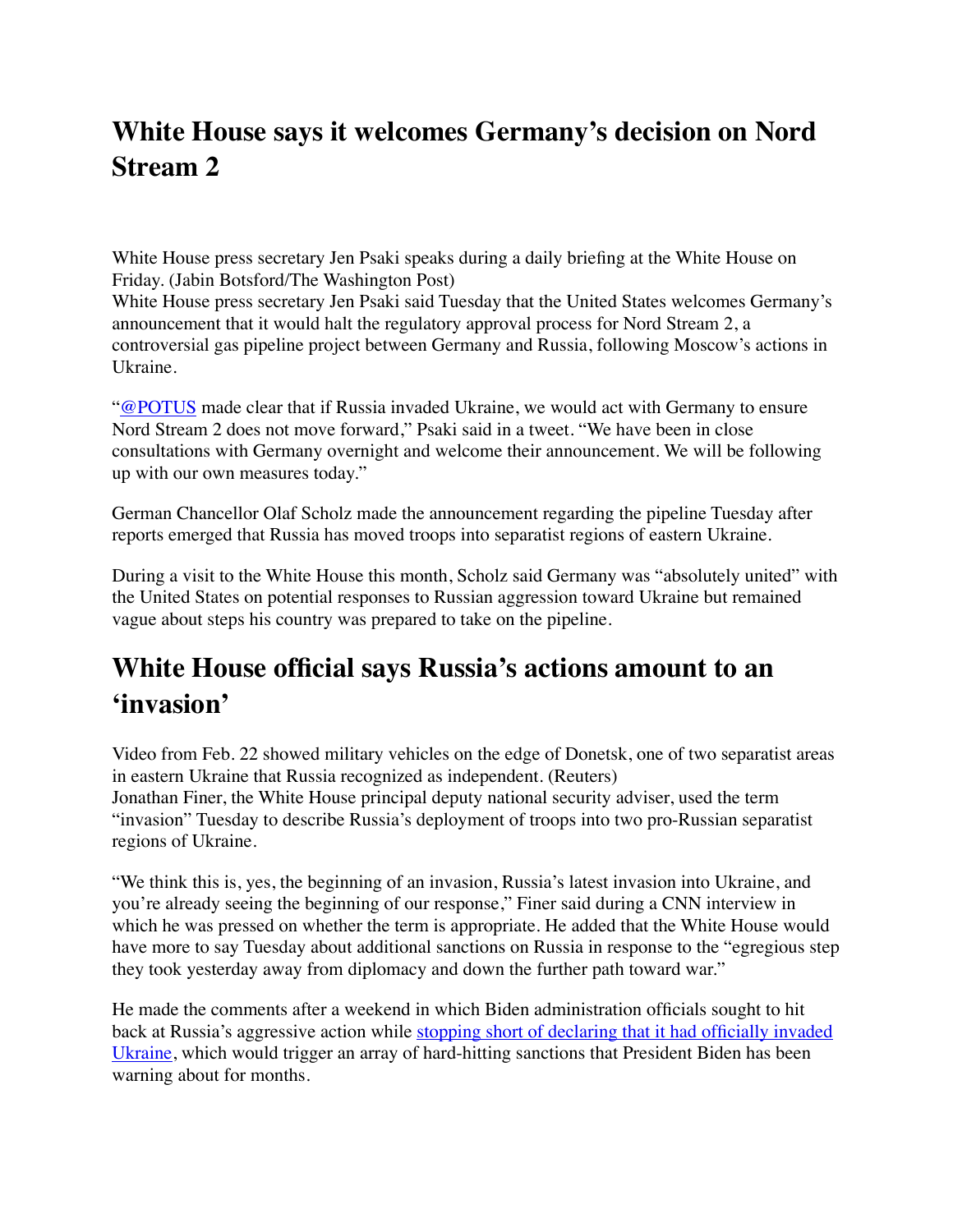Instead, the United States imposed a smaller set of sanctions prohibiting U.S. investment and trade specifically in the breakaway regions.

During the interview, Finer rejected any suggestion that there is a semantic difference between "invasion" and "beginning of an invasion."

"An invasion is an invasion, and that is what's underway," he said.

"For the third or fourth time, I am calling it an invasion," Finer said later in the interview.

In addition to the U.S. sanctions announced Monday, Finer also noted that Germany has announced it would halt the regulatory approval process for Nord Stream 2, a gas pipeline project between Germany and Russia, following Moscow's actions in Ukraine.

# **In somber ceremony, Ukrainian service members honor officer killed in Donbas region**

[Return to menu](about:reader?url=https%3A%2F%2Fwww.washingtonpost.com%2Fworld%2F2022%2F02%2F22%2Frussia-ukraine-updates%2F%23secondary-nav)

A funeral in Kyiv on Feb. 22 for the Ukrainian service member who was reportedly killed by shelling in eastern Ukraine. (Sergey Dolzhenko/EPA-EFE/Shutterstock) KYIV, Ukraine — Scores of Ukrainian service members gathered outside the country's Defense Ministry on Tuesday morning for a somber ceremony honoring Capt. Anton Sydorov, 35, an intelligence officer who was killed in a shelling attack in the Donbas region on Feb. 19. He left behind three young daughters.

Six men in dress uniform carried Sydorov's casket along the driveway in front of the ministry before lowering it onto a bier in front of his relatives and top Ukrainian officials, including Defense Minister Oleksii Reznikov. They then carefully draped the blue and yellow Ukrainian flag over his casket. Reznikov described him as a "warrior who defended his country."

"Excuse us for what happened," he said, addressing Sydorov's family. "But we will not forget that. And we will not forgive either."

Lt. Gen. Valerii Zaluzhnyi, commander of Ukraine's armed forces, reflected on Sydorov's "cheerful character, his thirst for life."

"Most importantly, we will find the man who killed him," he said. "And will terminate him."

Oleksandr Levchenko, who previously served under Sydorov, said he expects difficult times ahead but vowed not to panic.

"I will be here [in Kyiv] until the very last moment," he said. But, he added, "should it be needed, I will go to the east right away."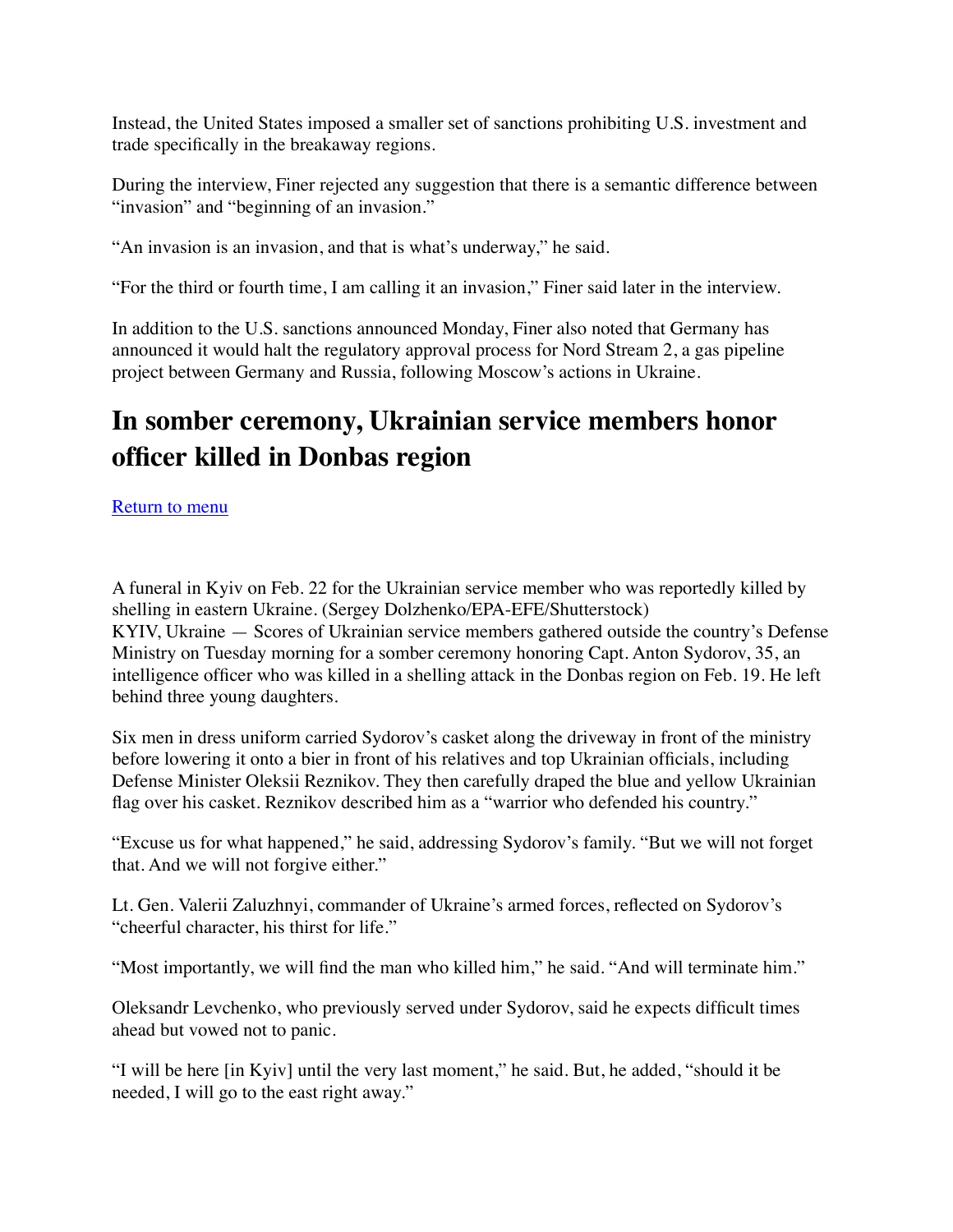# **Blinken, calling Russia's move 'shameful,' is set to meet Ukrainian counterpart in Washington**

Secretary of State Antony Blinken will hold talks with his Ukrainian counterpart, Dmytro Kuleba, in Washington on Tuesday as the United States and its allies prepare to step up their response to Russia's [recognition of two breakaway enclaves](https://www.washingtonpost.com/politics/2022/02/21/biden-russia-ukraine-putin/?itid=lk_inline_manual_39) in eastern Ukraine and its move to send troops there in what could be a precursor to a wider invasion.

The two leaders spoke by phone Monday to discuss an executive order signed by President Biden blocking trade and investment by Americans in the separatist enclaves, along with additional measures set to be announced Tuesday, according to State Department spokesman Ned Price.

Blinken wrote on Twitter that Russia's move "to recognize the 'independence' of so-called republics controlled by its own proxies is a predictable, shameful act."

Blinken also spoke with Chinese Foreign Minister Wang Yi, as Beijing continues to walk a tightrope of supporting Russia without explicitly endorsing its actions against Ukraine.

Wang said the legitimate security concerns of any country should be respected, according to a readout from Beijing. He also called on all parties involved to "exercise restraint" and resolve the crisis through negotiation, noting that the situation in Ukraine is "getting worse."

## **Ukraine's president considering whether to 'sever diplomatic relations' with Russia**

LVIV, Ukraine — Ukrainian President Volodymyr Zelensky said he is considering "a request" from Ukraine's Foreign Ministry to "sever diplomatic relations between Ukraine and the Russian Federation."

"After the press conference, I will work on this issue," he said. "And not only this question."

Ukraine and Russia still maintain diplomatic and economic relations with each other, despite the eight-year-old conflict in eastern Ukraine between Kyiv government forces and Kremlin-backed militants.

Ukraine officially refers to Russia as an "aggressor nation" but has stopped short of cutting off relations or declaring war, as this could trigger a full-scale Russian attack or deliver a significant blow to the country's fragile economy.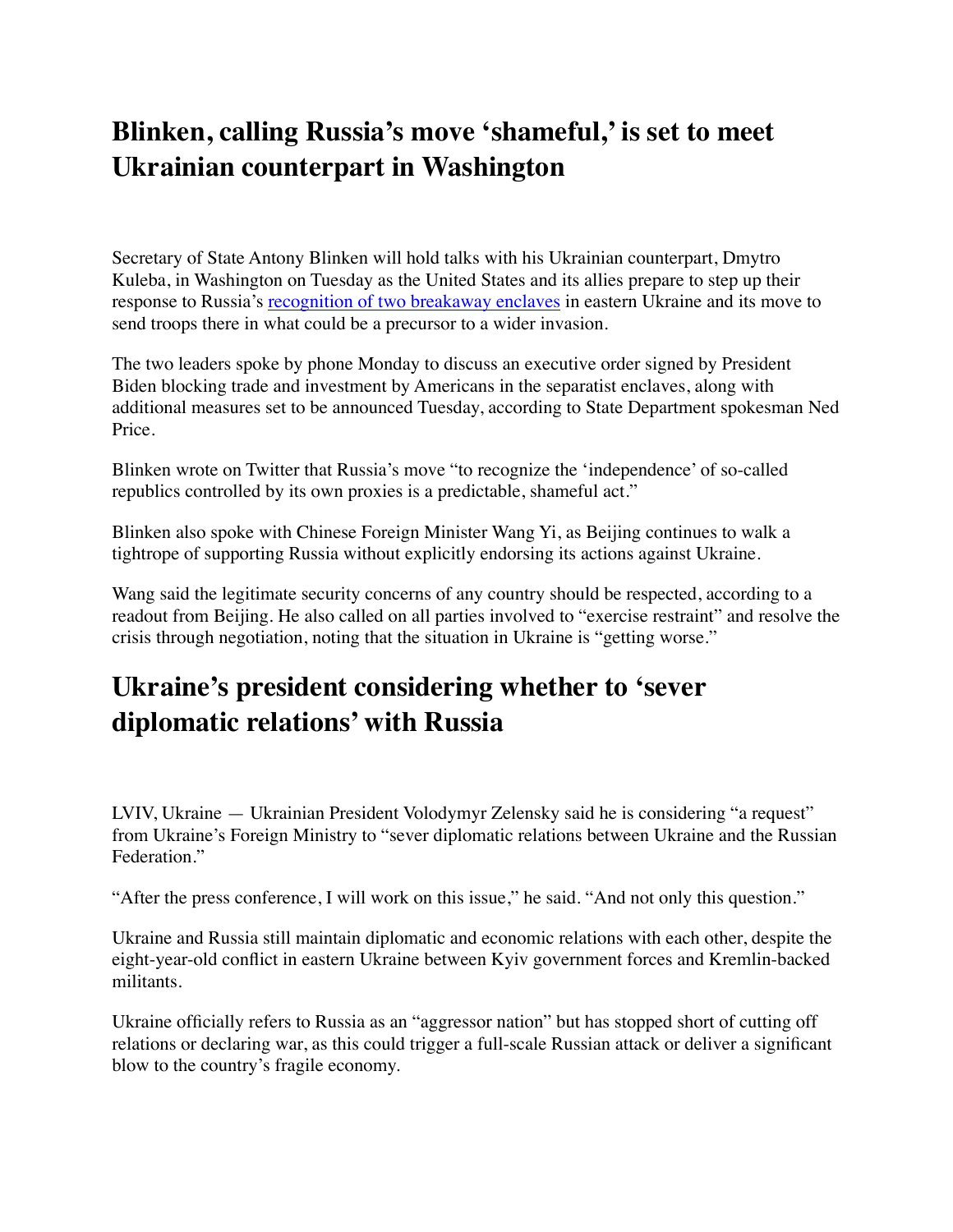But Zelensky also said that Ukrainian officials still believe that there would not be a "powerful escalation" in the conflict by Russia.

#### **European Union expected to announce sanctions on Russia**

BRUSSELS — The European Union on Tuesday will announce sanctions on Russia, the bloc's top diplomat said, although the timing and scope of the potential measures remain unclear.

For weeks, European officials have been warning of "massive" sanctions in the case of further Russian escalation. However, the bloc has been split on the question of what counts as an escalation and what the package should include.

After Russia formally recognized two breakaway enclaves in eastern Ukraine on Monday, European leaders promised swift and coordinated action. Their decision about what that might look like is expected after an emergency meeting of E.U. foreign ministers in Paris on Tuesday evening local time.

The big question is whether the bloc will immediately issue the type of comprehensive sanctions package it has been touting, or — as looks more likely — take a narrower, more incremental approach along the lines of what the United States has already announced.

President Biden on Monday issued an executive order that expanded on existing sanctions, blocking new U.S. investment, trade and property transactions in the two separatist enclaves. U.S. officials said more would be announced Tuesday.

Prime Minister Boris Johnson said Tuesday that Britain will also introduce "immediate" economic sanctions against Russia, saying a "first barrage" is on its way.

## **Russian Foreign Minister Lavrov rejects Ukrainian sovereignty, raising fears of further Moscow aggression**

MOSCOW — Russian Foreign Minister Sergei Lavrov rejected Ukraine's sovereignty Tuesday in inflammatory remarks that underscored Russia's military threat against Ukraine, with Moscow's troops massed on Ukraine's borders and inside separatist regions.

Lavrov, commenting on Russia's recognition of two separatist enclaves in eastern Ukraine, argued that because Kyiv lost control of the regions to separatists in 2014, Ukraine is not a sovereign nation.

Lavrov's comments skirted Russia's role in fomenting the separatist rebellions after it annexed Crimea in 2014 and in providing military support to the rebels — although it denies doing so.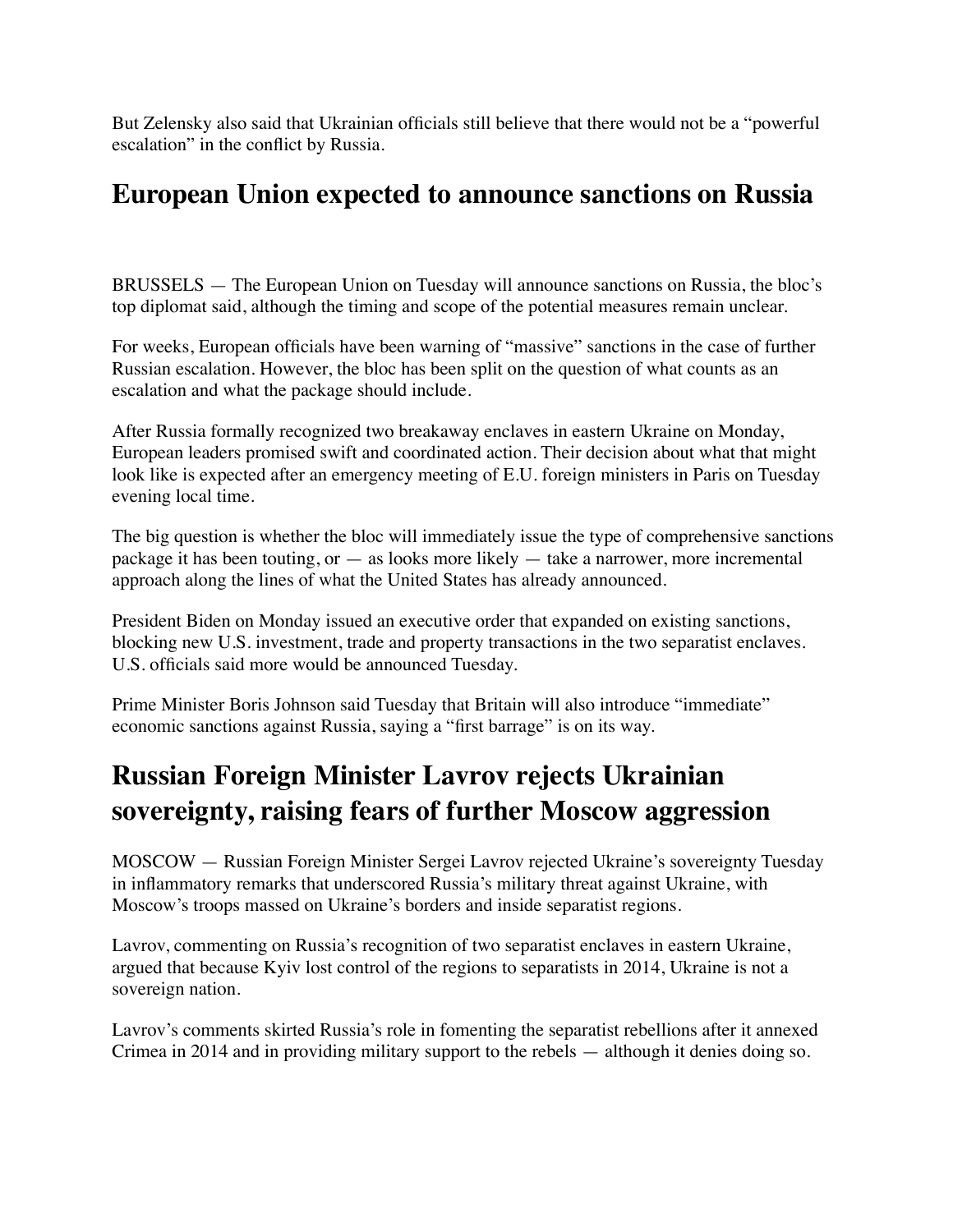Only states that represent the entire population in their territory are entitled to sovereignty, and "no one can argue that the Ukrainian regime, starting from the coup d'etat in 2014, represents the entire people living on the territory of the Ukrainian state," Lavrov told state television.

Russia's 2014 military intervention in Ukraine came shortly after the country's Maidan revolution — also called the Revolution of Dignity — which ousted a pro-Moscow leader. Moscow consistently refers to that popular uprising as a "coup."

Russia's recognition of the separatists, which paves the way for new military intervention in Ukraine, reflects President Vladimir Putin's determination to prevent it ever joining NATO or deepening ties with Europe and strengthening its military and its democracy, in what appears to be a personal obsession.

He has also used the Ukraine crisis as leverage to demand that Washington and NATO accept his terms on reshaping Europe's security architecture — pulling back NATO forces and materiel, ending military cooperation with Ukraine and other states and halting the alliance's open-door policy.

Lavrov's comments repeated aspects of Putin's rambling, belligerent televised speech to the nation explaining his move to recognize the separatists, when he called Ukraine's 2014 revolution a "coup" and asserted that Ukraine had never been a fully sovereign country.

Putin continued Tuesday to pile the blame for the crisis on Kyiv, saying Russia always tried to find mutually acceptable solutions but that relations frayed after 2014.

"Regretfully, we have not seen such a level and quality of interaction with Kyiv since the coup in Ukraine. It is gone. Please note that it happened after the coup and the illegal seizure of power," Putin said, speaking in the Kremlin when meeting Azerbaijani President Ilham Aliyev.

## **Germany will halt authorization of Nord Stream 2 pipeline**

German Chancellor Olaf Scholz said Tuesday that Berlin would halt the regulatory approval process for Nord Stream 2, a controversial gas pipeline project between Germany and Russia, following Moscow's actions in Ukraine.

"Without this certification Nord Stream 2 cannot start to operate," he said in a news conference Tuesday. He spoke after reports emerged that Russia has moved troops into separatist regions of eastern Ukraine but before Moscow said Tuesday that its recognition of the independence of those regions includes territory now under Ukrainian government control.

Whether or not to publicly threaten to switch off the pipeline in case of a Russian incursion into Ukraine had been a sticking point between the United States and the German government as measures to deter Russian aggression have been examined in recent weeks.

In his previous public comments, Scholz had refrained from directly saying that it would be switched off if Russia were to invade Ukraine, while President Biden had said that would happen.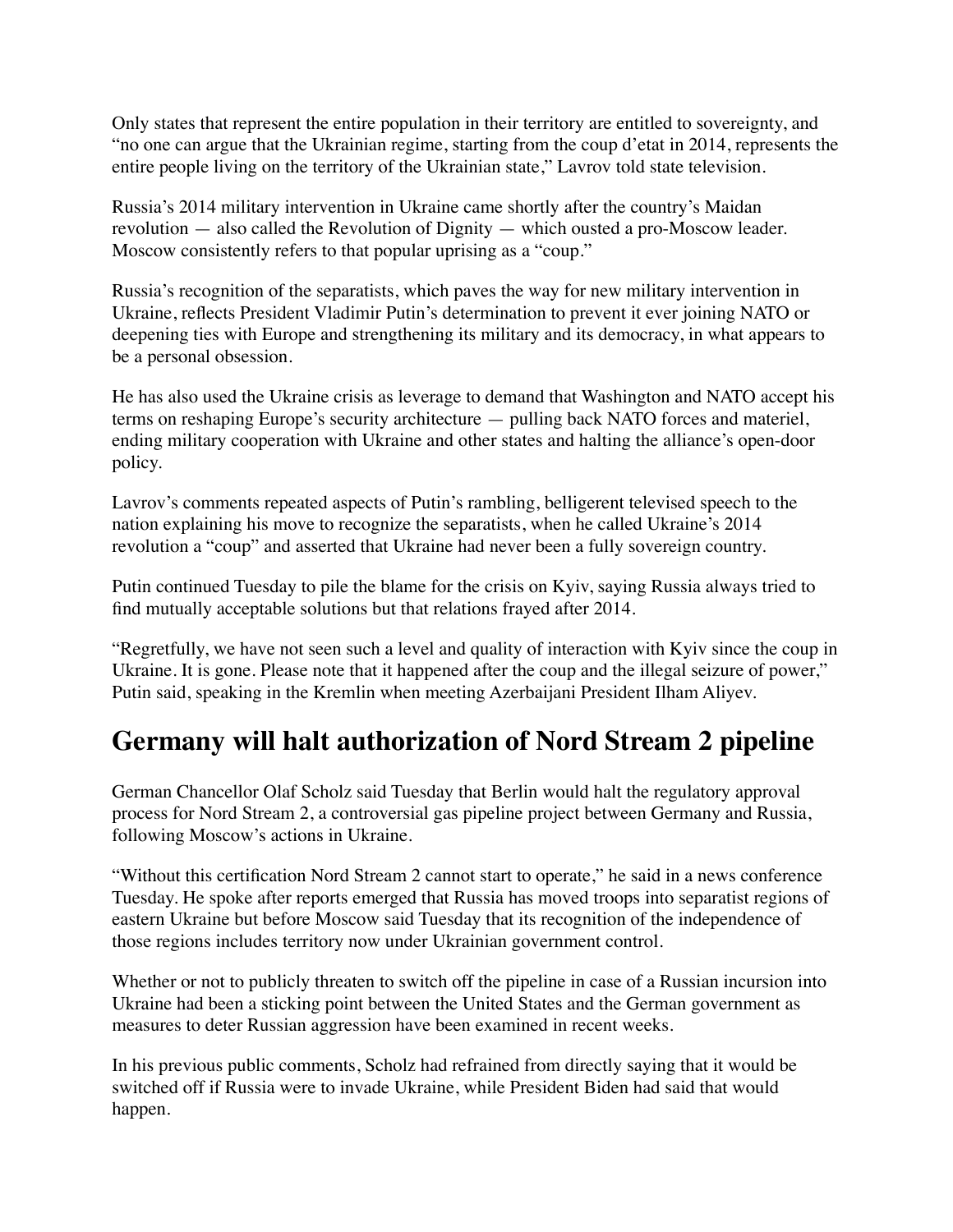Scholz gave no clear indication of how long the certification process for the newly completed but yet-to-be-switched-on \$12 billion pipeline project might be delayed.

Ukrainian Foreign Minister Dmytro Kuleba hailed Germany's move on Twitter. The suspension of the certification of Nord Stream 2 "is a morally, politically and practically correct step in the current circumstances," he wrote. "True leadership means tough decisions in difficult times. Germany's move proves just that."

*David L. Stern contributed to this report.*

#### **Johnson says Putin bent on 'full-scale invasion of Ukraine'**

British Prime Minister Boris Johnson on Feb. 22 said Britain would soon unveil sanctions that would "hit Russia very hard." (Reuters)

LONDON — Russian President Vladimir Putin has "gravely miscalculated" the situation and has "completely torn up international law," British Prime Minister Boris Johnson said Tuesday.

"I'm afraid all the evidence is that President Putin is indeed bent … on a full-scale invasion of the Ukraine, the overrunning, the subjugation of an independent, sovereign European country, and I think, let's be absolutely clear, that will be absolutely catastrophic," he said.

President Putin has violated Ukrainian sovereignty and international law by sending troops into eastern Ukraine.

We will immediately institute a package of economic sanctions targeting Russian economic interests. [pic.twitter.com/RUucmNijFg](https://t.co/RUucmNijFg)

— UK Prime Minister (@10DowningStreet) [February 22, 2022](https://twitter.com/10DowningStreet/status/1496076742905245698?ref_src=twsrc%5Etfw) Johnson said Britain would soon unveil sanctions that would "hit Russia very hard" and that more would be done "in the event of an invasion."

Earlier in the morning, Health Secretary Sajid Javid told Sky News that "we are waking up to a very dark day in Europe."

"We have seen that [Putin] has recognized these breakaway eastern regions in Ukraine, and from the reports we can already tell that he has sent in tanks and troops," he said. "From that you can conclude that the invasion of Ukraine has begun."

# **Russia's recognition of separatist regions in Ukraine covers areas under Kyiv's control, setting the scene for further invasion of Ukraine**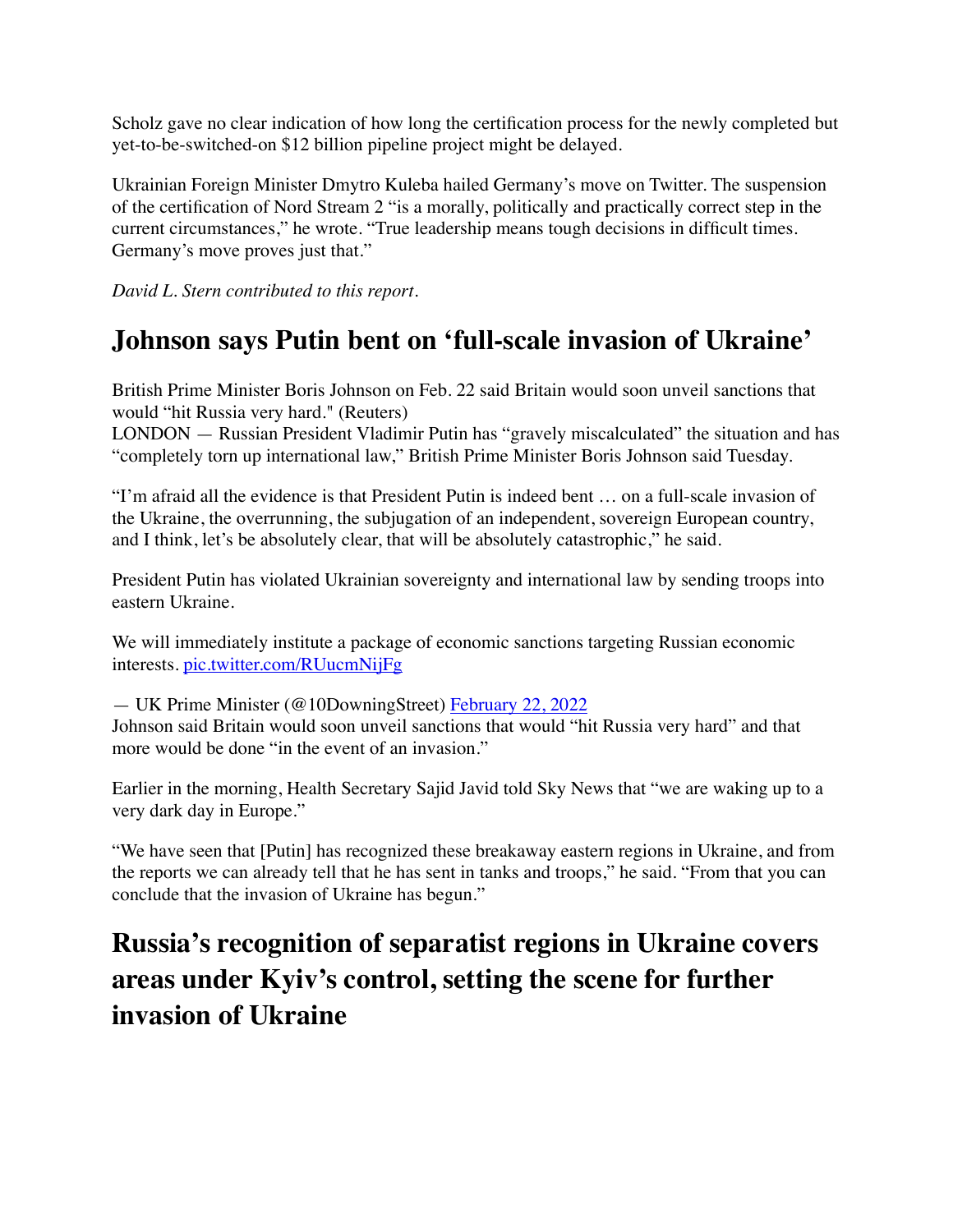MOSCOW — The Kremlin said Tuesday its recognition of two separatist enclaves in eastern Ukraine covers areas controlled by the Kyiv government, paving the way for a further invasion of Ukraine.

Russia on Monday recognized the self-proclaimed Donetsk People's Republic (DPR) and Luhansk People's Republic (LPR), two Moscow-backed separatist regions in eastern Ukraine. Together they occupy about a third of the Donetsk and Luhansk regions of eastern Ukraine, but the separatists claim the entire regions.

The claims include the key port city of Mariupol, currently under Kyiv government control, on the Sea of Azov.

Kremlin spokesman Dmitry Peskov said Tuesday that Moscow recognized the borders as proclaimed by the separatists in 2014, fueling fears of an expanded conflict in Ukraine.

The regions were recognized "within the boundaries in which they proclaimed themselves, when these two republics were proclaimed," Peskov told reporters. After the proclamation, the separatists were driven back to their current territory.

His comments followed a flurry of contradictory statements from Russian officials Tuesday about the matter. Earlier, Russia's Foreign Ministry said the recognition treaty applied only to areas that the separatists control and over which they have jurisdiction.

Moscow's decision to recognize Kyiv-held territory as belonging to the separatists risks igniting new fighting, which could be used by Moscow as a pretext to further invade. Separatists may launch military action against Ukraine, backed by Russian forces, to try to seize the claimed areas, analysts said.

A separatist official from the LPR in eastern Ukraine called on the Kyiv government Tuesday to "withdraw" its forces from Ukrainian-held territory or the separatist region backed by Russia's military would "take measures," according to state-owned news agency RIA Novosti, in an ominous warning that could herald a wider war.

# **Ukraine calls on soldiers to brace for possible conflict: 'Defend our country' and 'overcome fear'**

Ukraine's defense minister called on the military to prepare to defend the country after Russia's dispatch of forces into the contested east raised the specter of escalating war.

"Dear soldiers and sailors, sergeants and officers, generals and admirals … the darkness of uncertainty has fallen," Defense Minister Oleksii Reznikov said Tuesday in a message to Ukrainian troops. "Our choice is very simple — to defend our country, our home, our family," he said.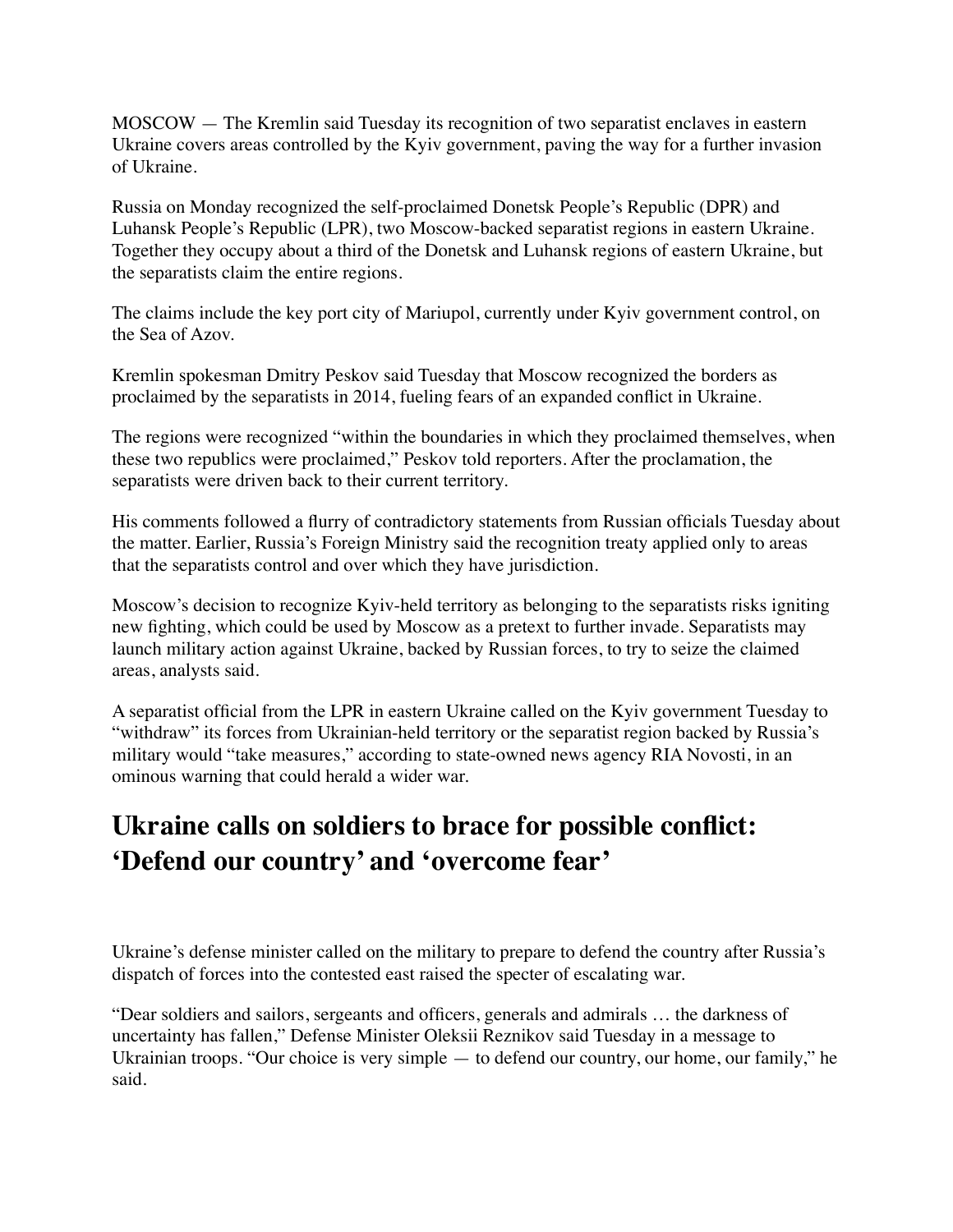"There are difficult trials ahead. There will be losses," his statement added. "We will have to go through pain, overcome fear and despair. But we will definitely win. Because we are on our land, and the truth is behind us."

The call to arms came after Russian President Vladimir Putin formally recognized two pro-Moscow separatist enclaves as independent and [sent forces there](https://www.washingtonpost.com/world/2022/02/22/russia-ukraine-updates/#link-RCYUCISGB5B5JK4KZZTXDJFGRQ?itid=lk_inline_manual_35&itid=lk_inline_manual_100) for what he called "peacekeeping" purposes, an escalation of the crisis that drew rebukes from Western nations.

European officials said Tuesday that Russian [troops have entered](https://www.washingtonpost.com/world/2022/02/22/russia-ukraine-updates/#link-KDTQH5PXSRCQPNMXVIZEBOCCBU?itid=lk_inline_manual_4&itid=lk_inline_manual_101) disputed territories in eastern Ukraine. The European Union's foreign policy chief described it as not a "fully fledged invasion," although he said the Kremlin's latest moves would prompt sanctions.

Ukrainian government troops and pro-Russian separatist forces have been locked for years in a conflict in the eastern region, where shelling and cease-fire violations have intensified in recent days.

#### **U.K. to impose 'first of a barrage' of sanctions on Russia**

LONDON — Prime Minister Boris Johnson said Tuesday that the United Kingdom will "immediately institute a package of economic sanctions" that will hit the "interests that have been supporting Russia's war machine."

Johnson was set to announce details of the sanction package in the House of Commons later in the day.

Speaking to broadcasters after an early-morning meeting of COBRA, the government's emergency committee, Johnson said that sanctions will "hit Russia very hard" and that this would be "just the first of a barrage of U.K. economic sanctions" against Russia "because we expect, I'm afraid, that there is more Russian irrational behavior to come."

London has long been a playground for Russian oligarchs, who pour billions into the city's property market. Johnson said that "if Russian companies are prevented from raising capital on the U.K. financial markets, if we unpeel the facade of Russian ownership of companies, of property, it will start to hurt."

However, Russian Foreign Minister Sergei Lavrov brushed off the threat of sanctions Tuesday.

"Our European, American, British colleagues will not stop and will not calm down until they have exhausted all their possibilities for the so-called 'punishment of Russia,' " Lavrov said. "Well, we're used to it. We know that sanctions will be imposed anyway."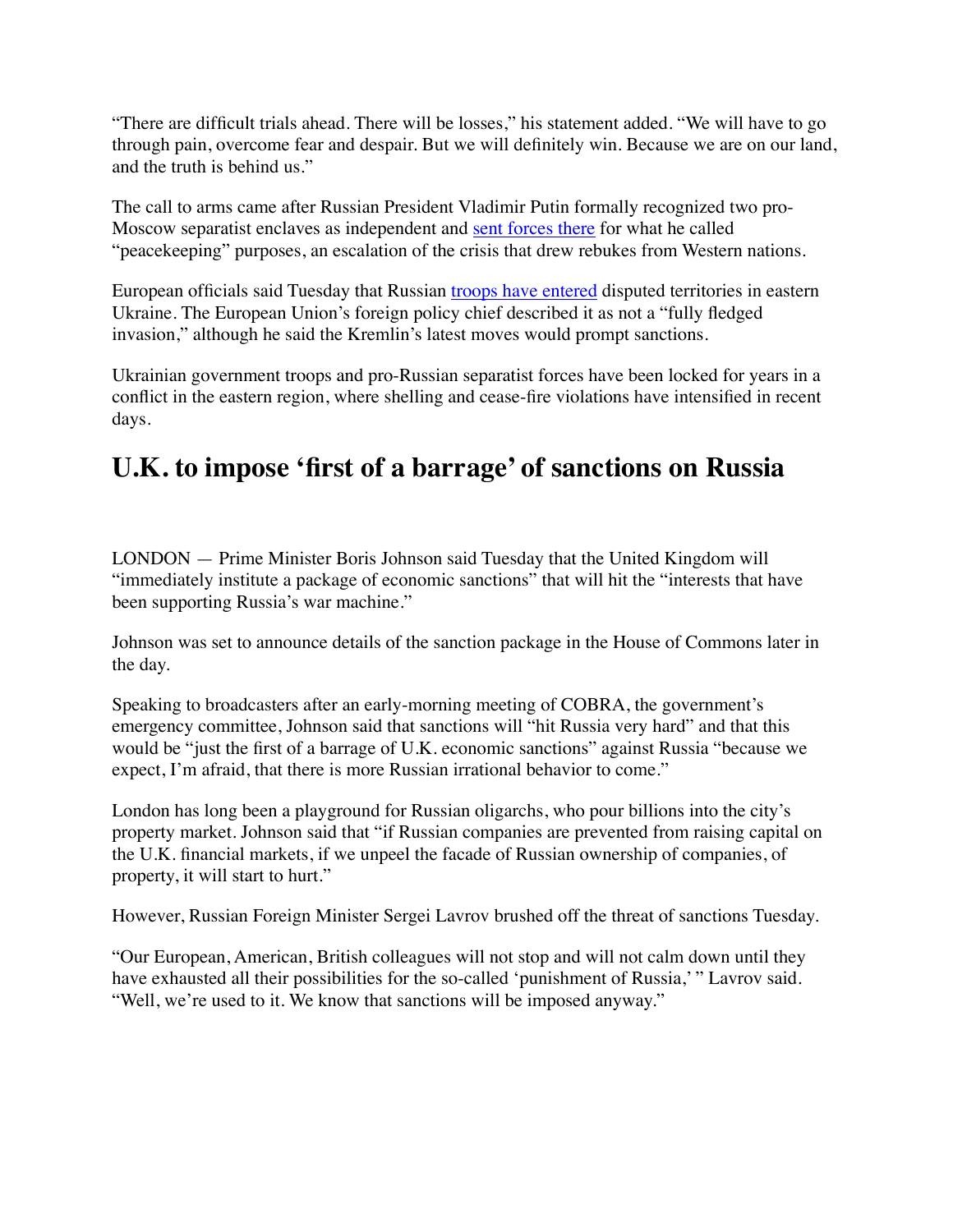# **Separatist official calls on Ukraine to withdraw forces from territory controlled by Kyiv's forces**

MOSCOW — A separatist official in eastern Ukraine called on the Kyiv government Tuesday to "withdraw" its forces or the region, backed by Russia's military, would "take measures," according to Russian state-owned media, an ominous warning that could signal a further invasion of Ukraine.

Russia on Monday recognized the self-proclaimed Donetsk People's Republic (DPR) and Luhansk People's Republic (LPR), two Moscow-backed separatist regions. Together, they occupy about a third of the Donetsk and Luhansk oblasts, or regions, of eastern Ukraine but claim the entire areas.

The territorial claims include the key port city of Mariupol, under government control, on the Sea of Azov.

The text of Russia's agreement to recognize the breakaway regions says it is doing so within their "existing borders," yet some separatist and Russian officials immediately interpreted it to include territory under the control of the Kyiv government. It provides for joint enforcement of the borders and for Russian military bases in the region.

This means that separatists could launch military action against Ukraine, backed by Russian forces, to try to seize the claimed areas, constituting a further Russian invasion.

Almost as soon as the ink was dry on the Kremlin's recognition treaty, an official from the separatist LPR parliament, Dmitry Khoroshilov, asserted the region's claim to the whole of the Luhansk region and called on Ukraine to withdraw its forces "voluntarily," Russia's state-owned RIA Novosti news agency reported.

"Our territory is the whole Luhansk region. We call on Ukraine to withdraw its troops voluntarily, otherwise measures will be taken," the agency quoted him as saying.

Fighting in eastern Ukraine has continued since 2014, killing almost 14,000 people.

Earlier, Leonid Kalashnikov, head of Russia's Committee on Commonwealth of Independent States Affairs in the country's lower house of parliament, or State Duma, said the treaty "did not specify" what territory was recognized, but he said he believed it covered the entire Luhansk and Donetsk oblasts claimed by the separatists.

The ambiguity echoed from one official to another, leaving Russia wiggle room to interpret the deal as it wishes.

Russian Foreign Ministry spokeswoman Maria Zakharova said the "nuances" would be sorted out later. Andrei Klimov, deputy chairman of the upper house's foreign affairs committee, told